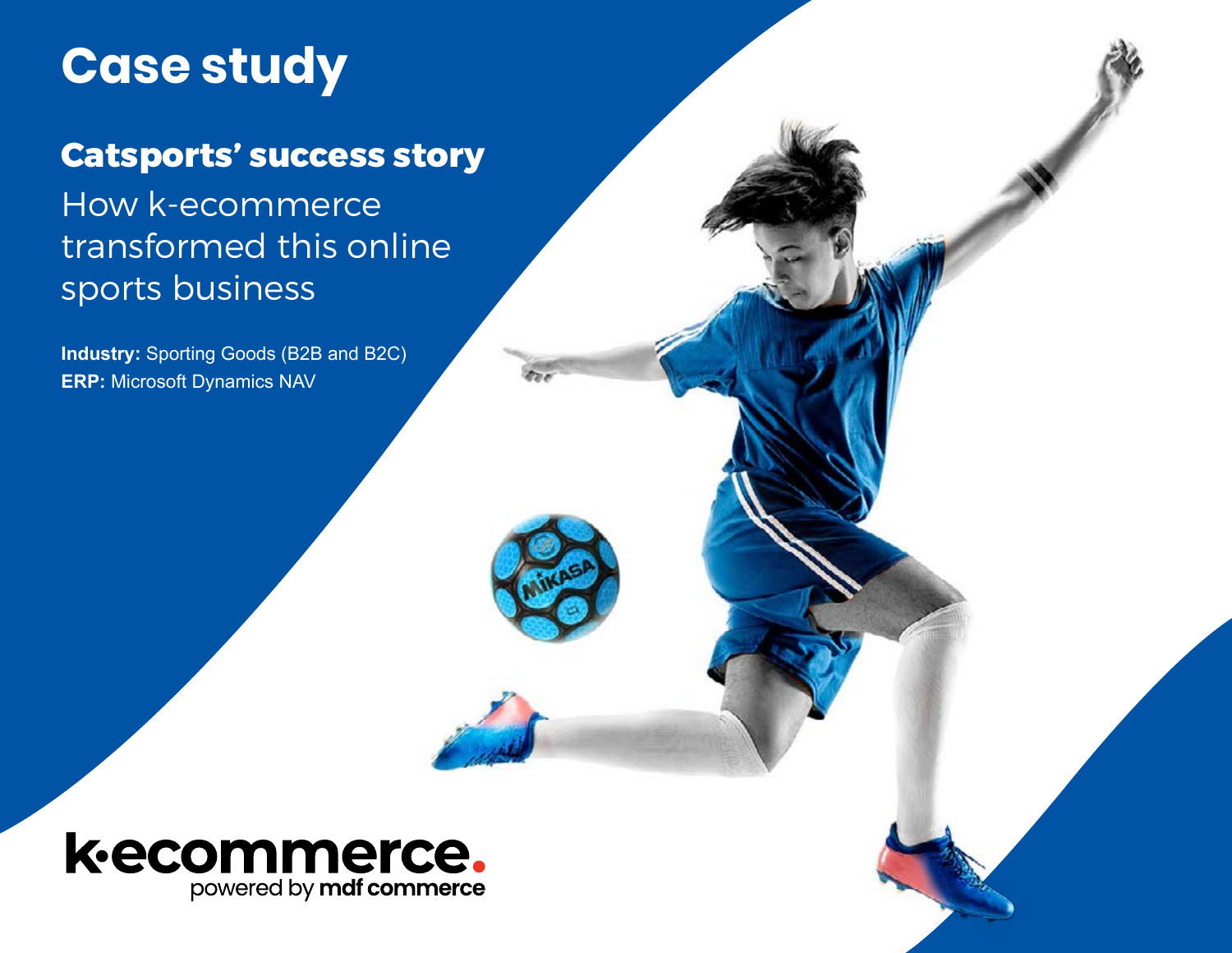

Over 35 years ago, professional volleyball player and physical educator Jean Katalan launched the business that would become Catsports. What began as a small backyard shop that sold volleyball items soon grew to become a large retailer of sports items.

In 2013, Jean-François Giroux and Félix Dion bought the company and continued to expand. Soon, they also acquired companies like Praxis and Sports Equipment of Toronto.

The company has grown rapidly, and today they're a nationwide enterprise that distributes sports equipment across Canada.

As the company has grown, so have their technological demands. k-ecommerce has been able to support the company's ecommerce business as they grew.

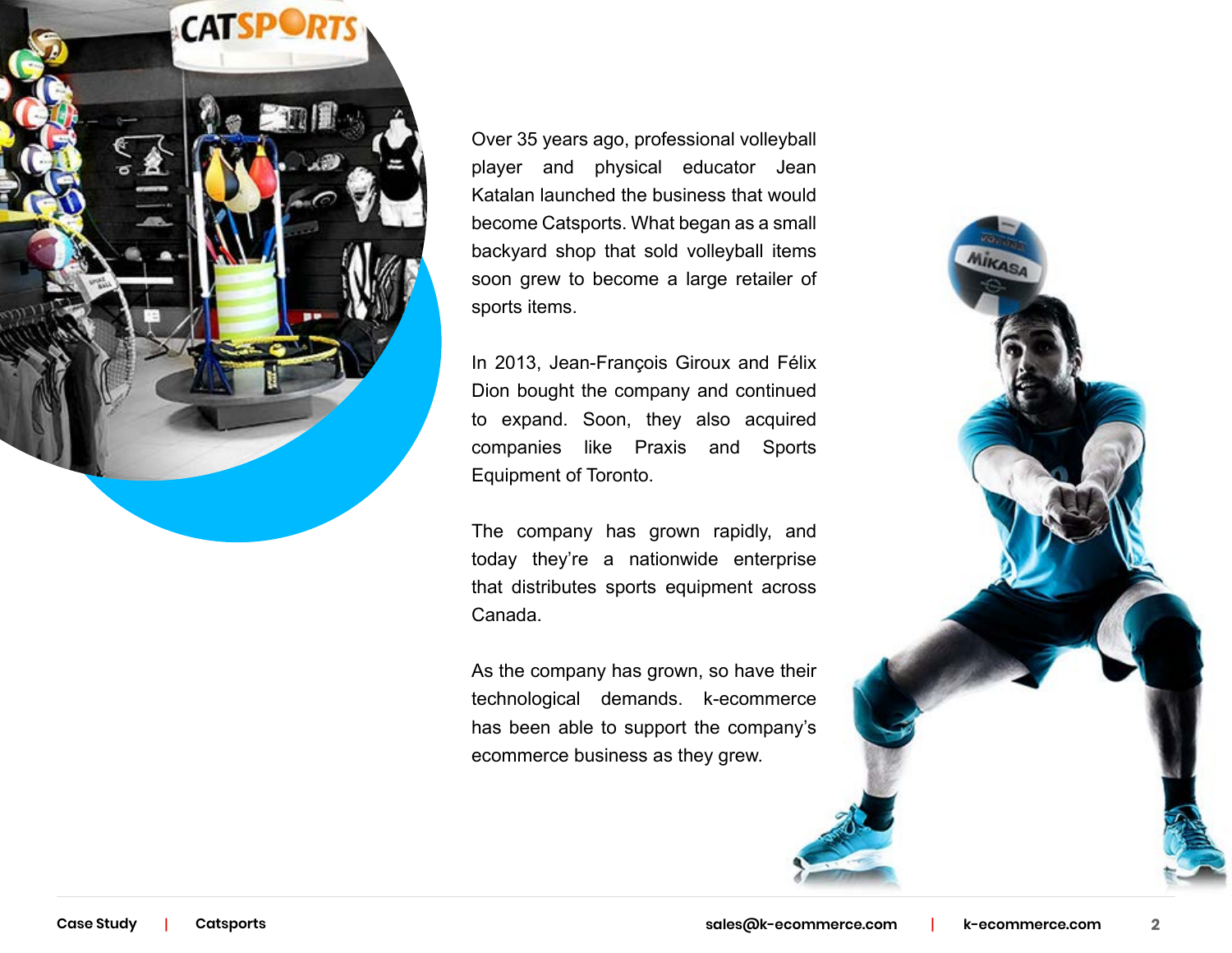*Year after year, we are seeing strong growth in our online sales volume.*

### **Sophie Chaloux,** Director of Marketing,

# **Challenge**

By 2014, Catsports realized they needed an ecommerce platform that could offer online shopping to its ever-growing customer base.

Catsports' ecommerce is powered by integrating to their Microsoft Dynamics NAV ERP using k-ecommerce. As they expanded, they found they required a digital system that could support high inventory management and fullcycle management.

At the time, Catsports had no transactional website. Their clients ordered products by fax or by phone. It became clear that an online store would empower the company to continue to grow, as it would:

- Make ordering simpler for clients
- > Remove the need for multiple customer service agents to take orders by phone
- Reduce the chance of error in orders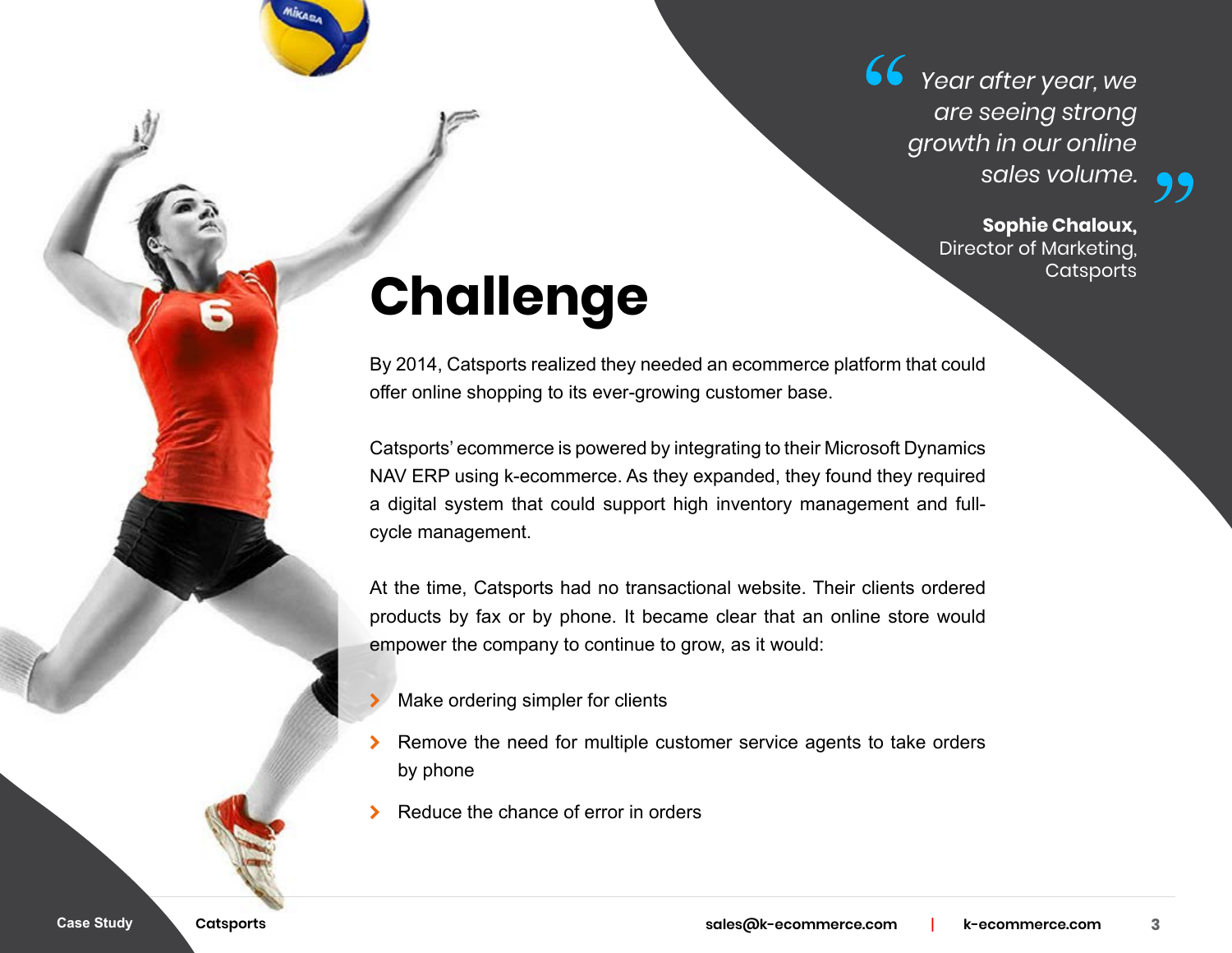## **Solution**

Catsports chose k-ecommerce as their integration solution so they could navigate to the Microsoft ERP. This integration offered everything the company needed to make a smooth, successful transition to online business:

- > Excellent, scalable Microsoft NAV ecommerce integration, which meant the system could be implemented quickly and painlessly
- > Cloud-based sync technology
- > PCI and SSL compliant, which makes it highly secure
- \ User-friendly platform that was easy for Catsports' marketing team to become familiar with
- > Competitive pricing model, with fast deployment



| <b>CATSPORTS</b>      | Home JLCRM Product Catalog MeMarketing |                               | $\bigcap$ An         |
|-----------------------|----------------------------------------|-------------------------------|----------------------|
| <b>ACTIONS</b>        | · Product search                       | <b>Products</b><br>Categories |                      |
| Open a product        | Search filters                         | Catalogs<br><b>Brands</b>     |                      |
| Create a product      | Keyword                                | Suppliers<br>Competitors      | tus                  |
| Import product        | Category<br>All                        | Price Lists<br>Web Promotions | nd                   |
| <b>Export product</b> |                                        | Attribute Contexts            | $\ddot{\phantom{1}}$ |
| Manage product        | $\square$ Products not                 | Attributes                    | Show configura       |

**|**

**[sales@k-ecommerce.com](mailto:sales%40k-ecommerce.com?subject=) k-ecommerce.com**

**4**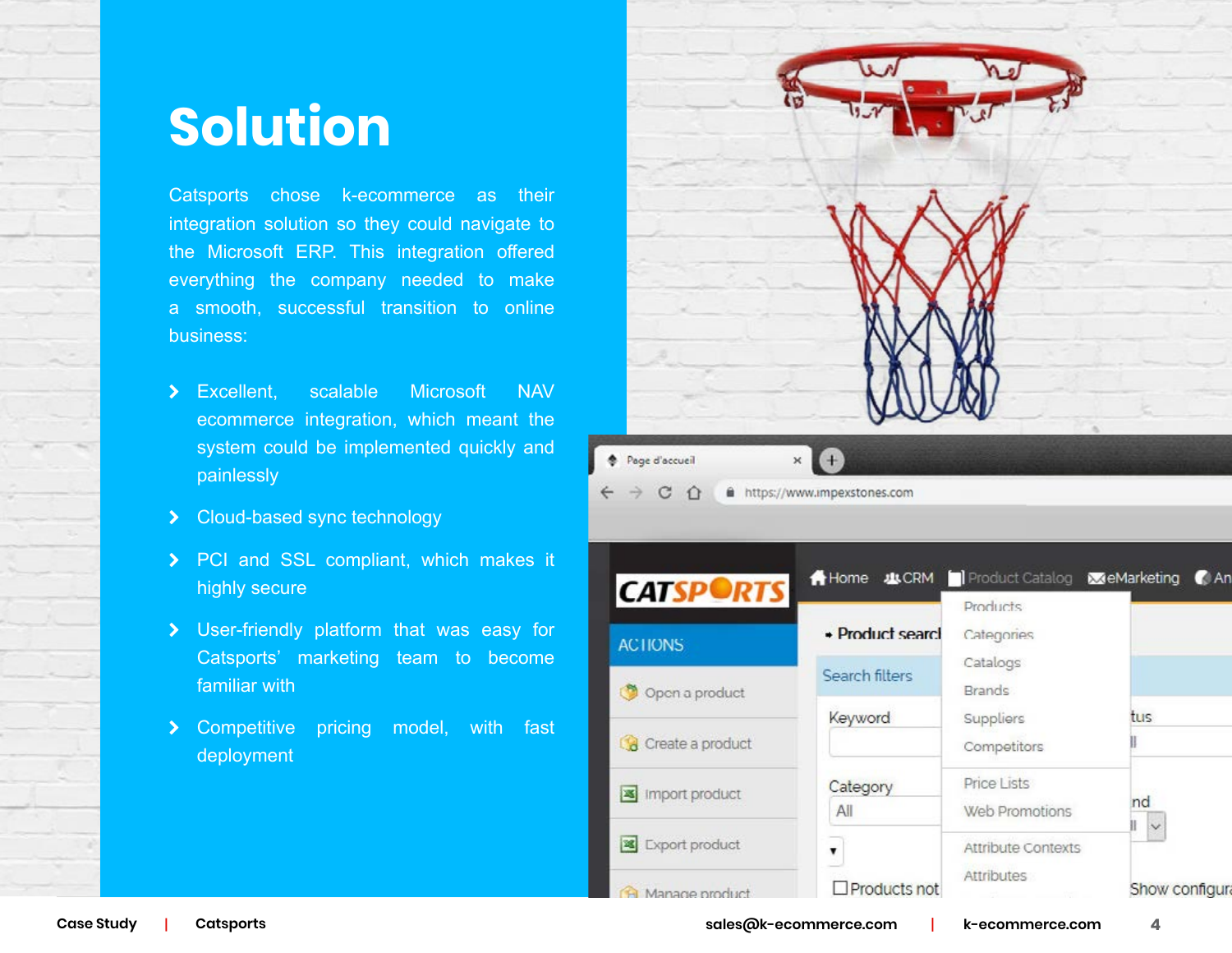*The k-ecommerce team allowed us to create functional sites linked in real time to our ERP system, in addition to offering easy-to*under can Euro geen <sub>in</sub><br>addition to offering easy-<br>use marketing tools.

#### **Sophie Chaloux,** Director of Marketing, **Catsports**

"



# **How k-ecommerce Gave Catsports the Online Store They Needed**

For a company like Catsports that had never had an online presence for customer transactions, k-ecommerce offered a simple, quick way to build a functional online store.

As Sophie Chaloux, who runs the company's marketing and customer experience, explains, the website building experience was simple and fast with k-ecommerce.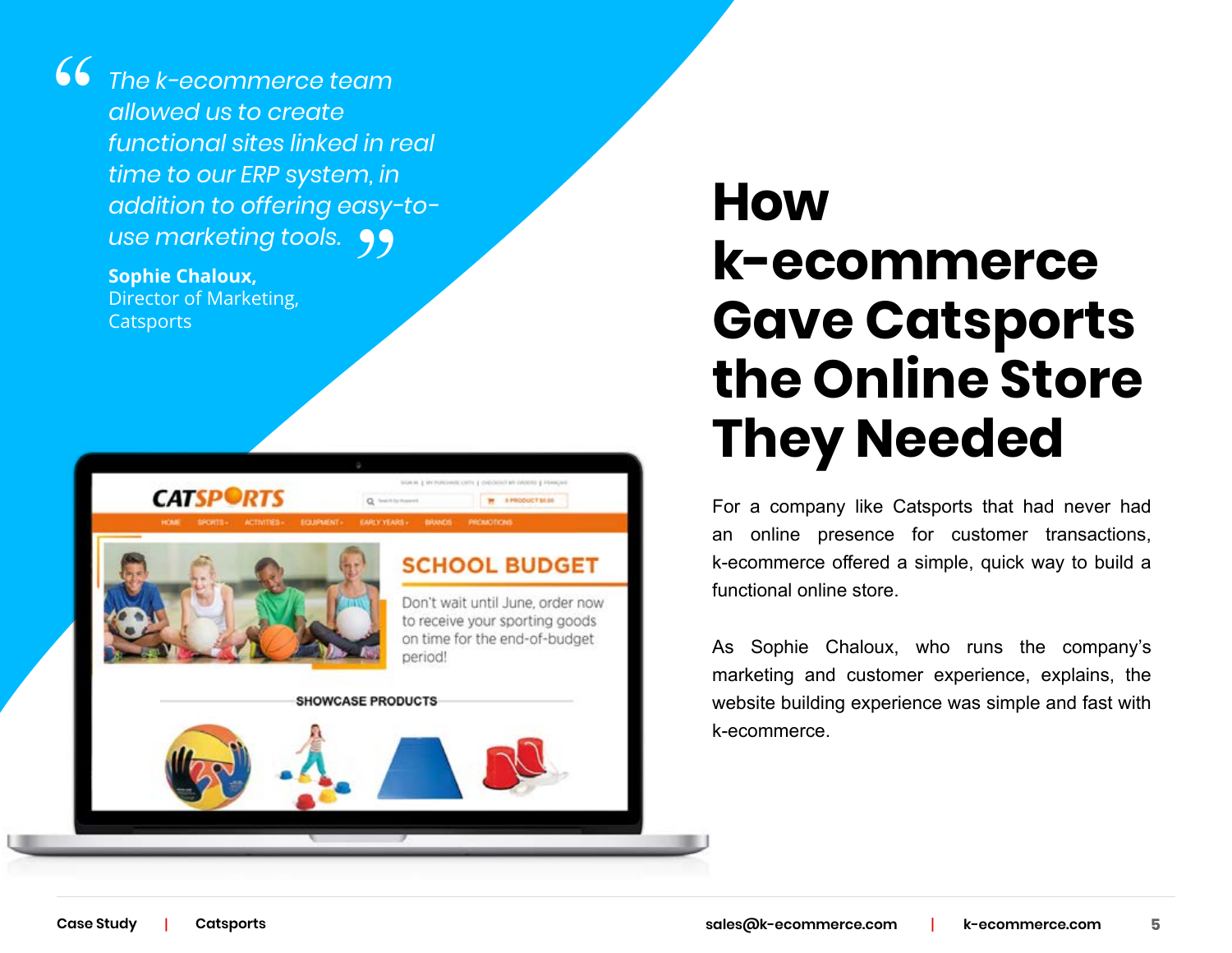#### **Microsoft Dynamics NAV integration:**

k-ecommerce, as an integrated ecommerce platform, empowered Sophie to use the platform alongside the company's existing systems.

#### **User interface:**

The user interface is easy to use, and the platform empowers her to make simple edits to the website, such as adding titles, product descriptions, videos, and product photos.

#### **CMS:**

For Sophie, the CMS has a "beautiful configuration," which helped her create the perfect website for the company.



#### **Marketing possibilities:**

The system also helped Sophie double down on her marketing efforts. k-ecommerce has helped her create functioning sales funnels, and she has been able to direct more customers to subcategory pages and suggest complementary products to shoppers.

#### **Coupon and gift card service:**

The coupon and gift card service capabilities have also proved to be incredibly popular with Catsports customers.

#### **Security:**

Over the years, k-ecommerce has proven to be a secure, safe SSL system that keeps the company's data well-protected.

#### **Customer support:**

While Catsports is smaller than some of the other companies that use k-ecommerce, Sophie has always felt supported. "The speed of response is very appreciable and to our advantage," she says.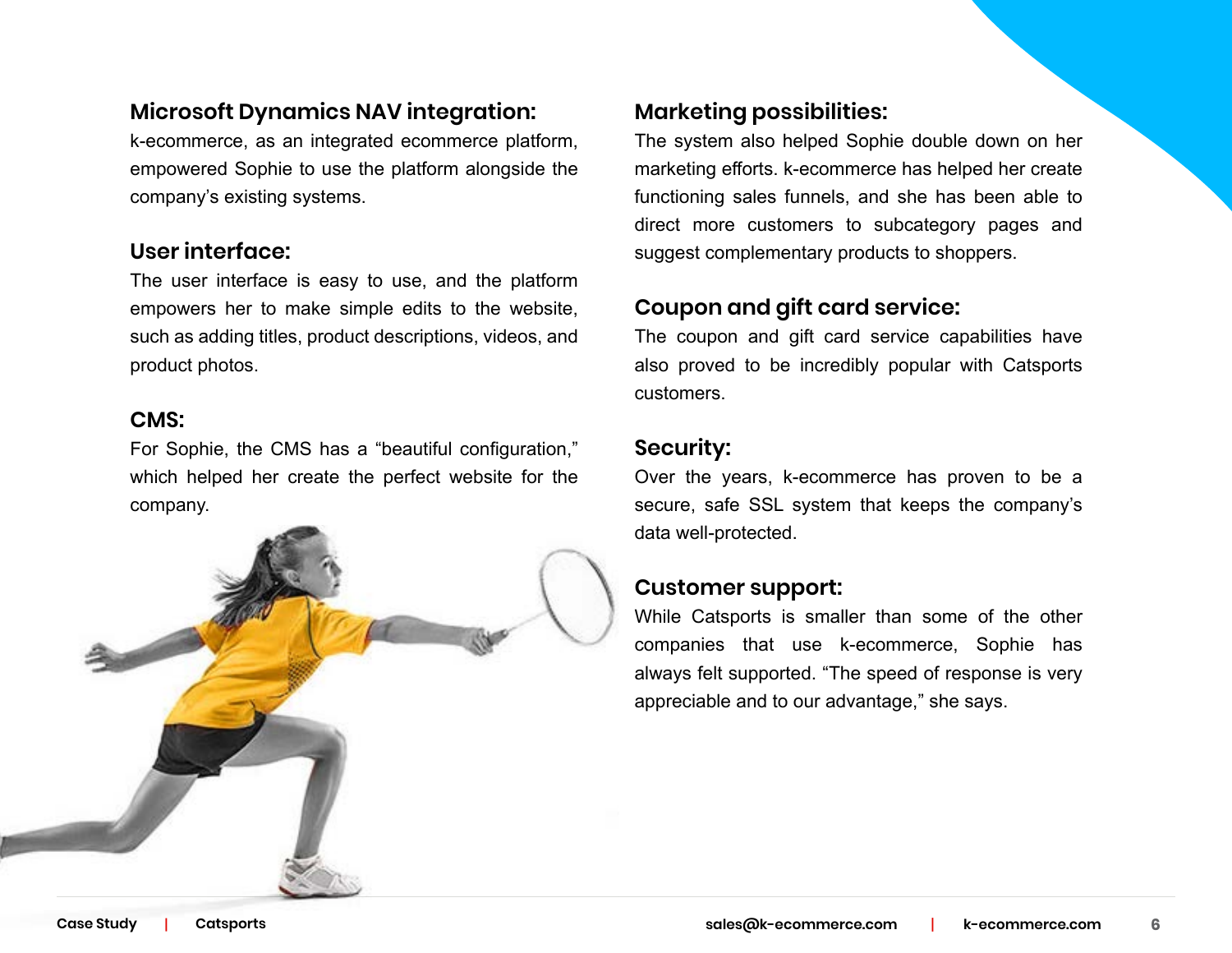## **Results**

Catsports saw substantial ecommerce growth, largely thanks to their migration online with k-ecommerce—and it doesn't look like this exponential growth will stop any time soon.

Between 2019 and 2020, Catsports had an online sales growth of 61%. In 2020, they experienced an average of 350 online transactions per month, up from 200 transactions a month in 2019.

Online sales have also begun to account for a larger portion of their overall sales each year as more clients start to do more business online. In 2020, 33% of all Catsports sales were online, while in 2019, online sales accounted for 16% of all sales.

As Sophie states, "Year after year, we are seeing strong growth in our online sales volume."

In the last 12 months, Catsports has used k-ecommerce to set up three new websites. With the excellent on-going support offered, Sophie has been able to successfully run all of their websites without requiring additional teams, essentially running 5 online stores by herself.

For Catsports, the future lies in ecommerce—and they will continue to rely on the support of their all-in-one ecommerce solution. As Sophie says, "The k-ecommerce team allowed us to create functional sites linked in real time to our ERP system, in addition to offering easy-to-use marketing tools."

- \ Boosted month orders by over 61%
- Doubled online sales in year one
- \ Online sales channel now accounts for 1 of 3 sales
- Year after year growth, setting up 3 new online stores in 1 year